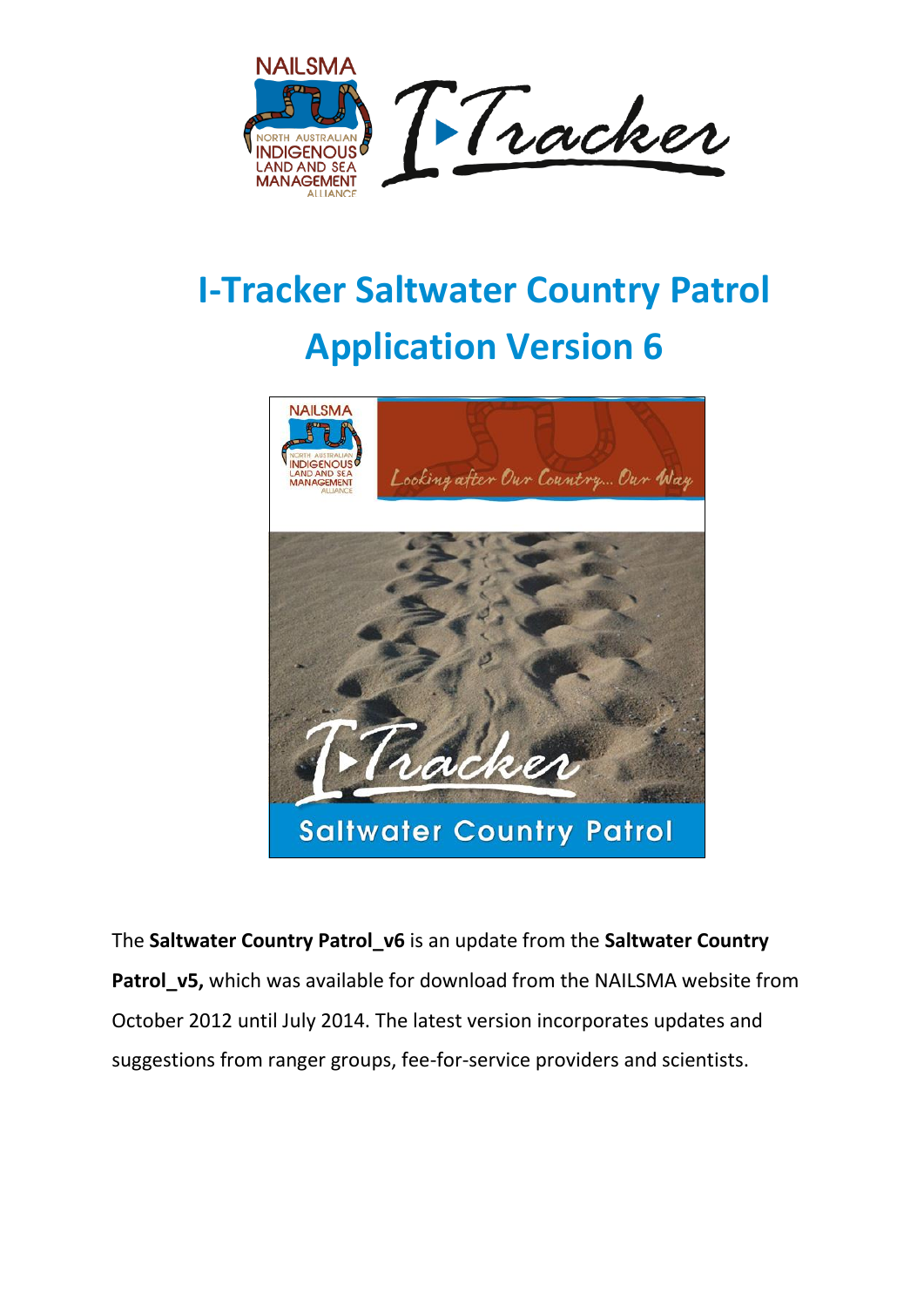## **Version 6 updates include:**

- Glitches fixed
- Queries updated
- In the **Animals** section, 'Live Dolphin' and 'Live Whale' sightings now include a question asking at what depth the sighting was made.
- In all relevant sections, dolphins and whales now have icons to assist with ID (this is possible due to a CyberTracker upgrade that has occurred since the release of version 5); simply press and hold the icon to see a full page photo of the species including ID help. Past screens asking 'Are you sure it is a…?' have been removed.
- In the **Animals** section, a new loop called 'Turtle Nesting' has been added, which encompasses the previous loops for 'Turtle Nest' and 'Turtle Tracks'. Within the 'Turtle Nesting' loop there is the option to record a 'Single sighting' of 'Adult turtle tracks', a 'Hatched nest/hatchling tracks', a 'Predated nest' or a 'Damaged nest'. An intact nest is recorded within the 'Adult turtle tracks' loop, which asks whether the tracks lead to a nest or not (if yes, nest details are then recorded). Within the 'Turtle Nesting' loop there is also an option for doing a targeted 'Nesting beach survey' where a whole beach is surveyed and all 'Adult turtle tracks', 'Hatched nest/hatchling tracks', 'Predated nest', 'Damaged nest' and 'Predator tracks' are recorded. These updates are designed to reduce any confusion and/or double counting that resulted from having turtle nests and turtle tracks as separate loops, to keep nesting data tidy and accessible in the Query Editor, and allow for isolation of nesting beach survey records.
- In the **Boats** section, a 'Boat Rescue' loop has been added to the to allow recording of instances where rangers assist boaters.
- In the **Boats** section, 'Local boat' has been added to the 'What Type of Boat Is it?' option.
- In the **Ghost Nets & Marine Debris** section, the **New Net** loop has been significantly altered based on updated data collection requirements of GhostNets Australia. Please note that data collected about ghost nets using previous versions of the Saltwater Country Patrol application will not be directly comparable with data collected using the Saltwater Country Patrol v6. Please contact us or GhostNets Australia at [info@ghostnets.com.au](mailto:info@ghostnets.com.au) if have any questions about this. We can also provide technical support to assist with combining data you may have from older versions with data from version 6."
- 'Sheltered Inshore Waters' has been added as an option to the 'What Type of Sea Country?' category in all relevant sections.

## **To start using the Saltwater Country Patrol\_v6 you will need to:**

- Update CyberTracker software to version **3.353** or later
- Archive the MBD file on your computer called **Saltwater Country Patrol\_v5.MBD**. This means saving it to a safe place and ensuring that all of your data is backed up.
- Download the MBD file Saltwater Country Patrol\_v6.MBD from the NAILSMA website [\(http://nailsma.org.au/saltwater-country-patrol-application/download-i-tracker-saltwater-country](http://nailsma.org.au/saltwater-country-patrol-application/download-i-tracker-saltwater-country-patrol)[patrol\)](http://nailsma.org.au/saltwater-country-patrol-application/download-i-tracker-saltwater-country-patrol)

## **Once you have downloaded the Saltwater Country Patrol\_v6 you should:**